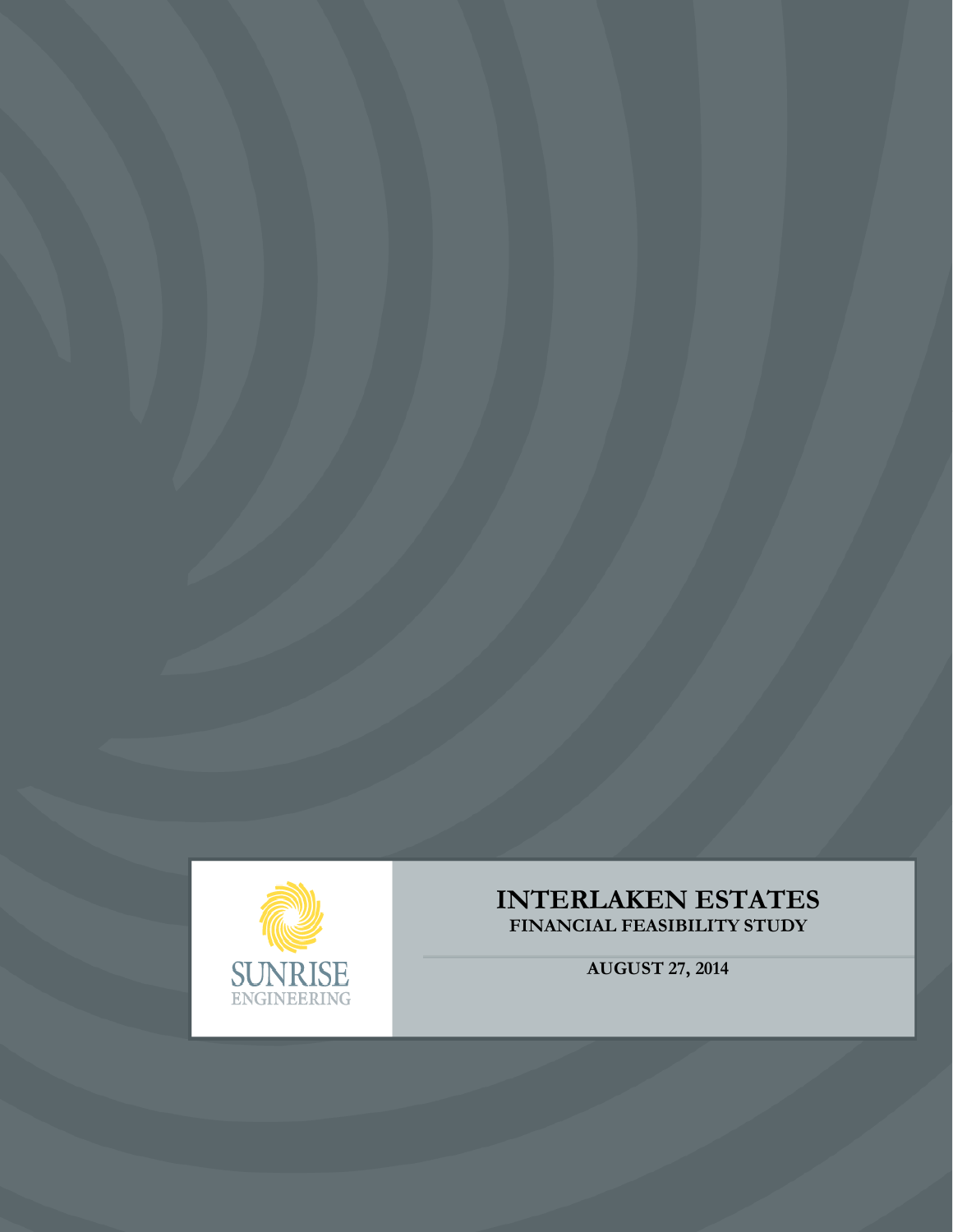# Contents

| Table 1 |  |
|---------|--|
|         |  |
|         |  |
|         |  |
|         |  |
|         |  |
|         |  |
|         |  |
|         |  |
|         |  |
|         |  |
|         |  |
|         |  |
|         |  |
|         |  |
|         |  |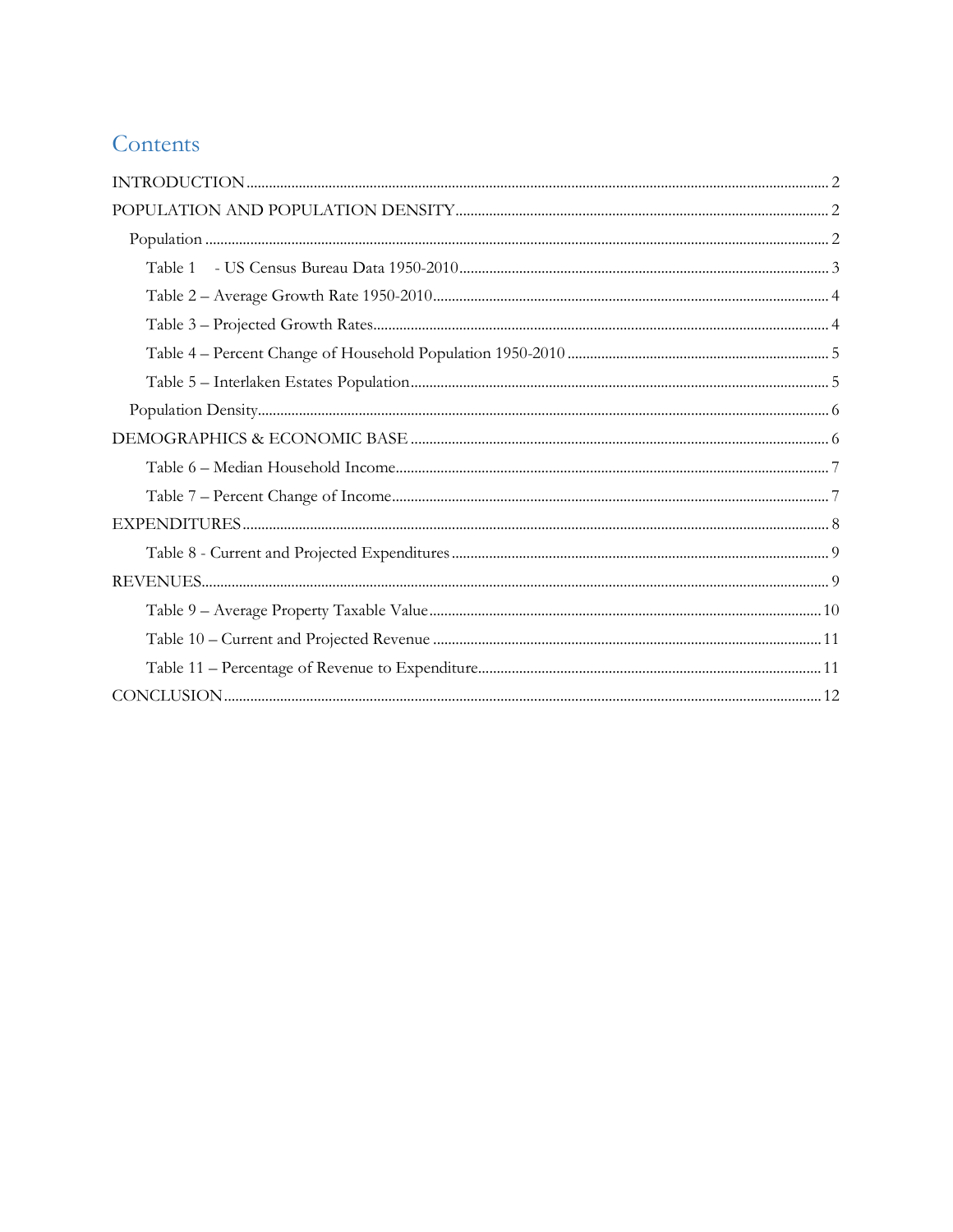## INTRODUCTION

This report, a Financial Feasibility Study for the Incorporation of a town for approximately 142 acres of land in Wasatch County, is being prepared to determine the anticipated growth in the area as well as anticipated costs of services and revenue projections. The data being prepared in accordance with the Utah Code, Section 10-2-125.

The Interlaken Estates Community is located in western Wasatch County directly North of Midway City. The general boundaries of the community are Sections 22, 23, 26, and 27 of Township 3 South Range 4 East.



#### **AREA MAP**

## POPULATION AND POPULATION DENSITY

#### Population

The most recent census was performed in 2010. To try and obtain an accurate estimation of the current population for Interlaken Estates, census data from 1950 to 2010 for the area was obtained and given in Table 1. Projected data was obtained from the Utah Population Estimates Committee and is show in bold font of Table 1.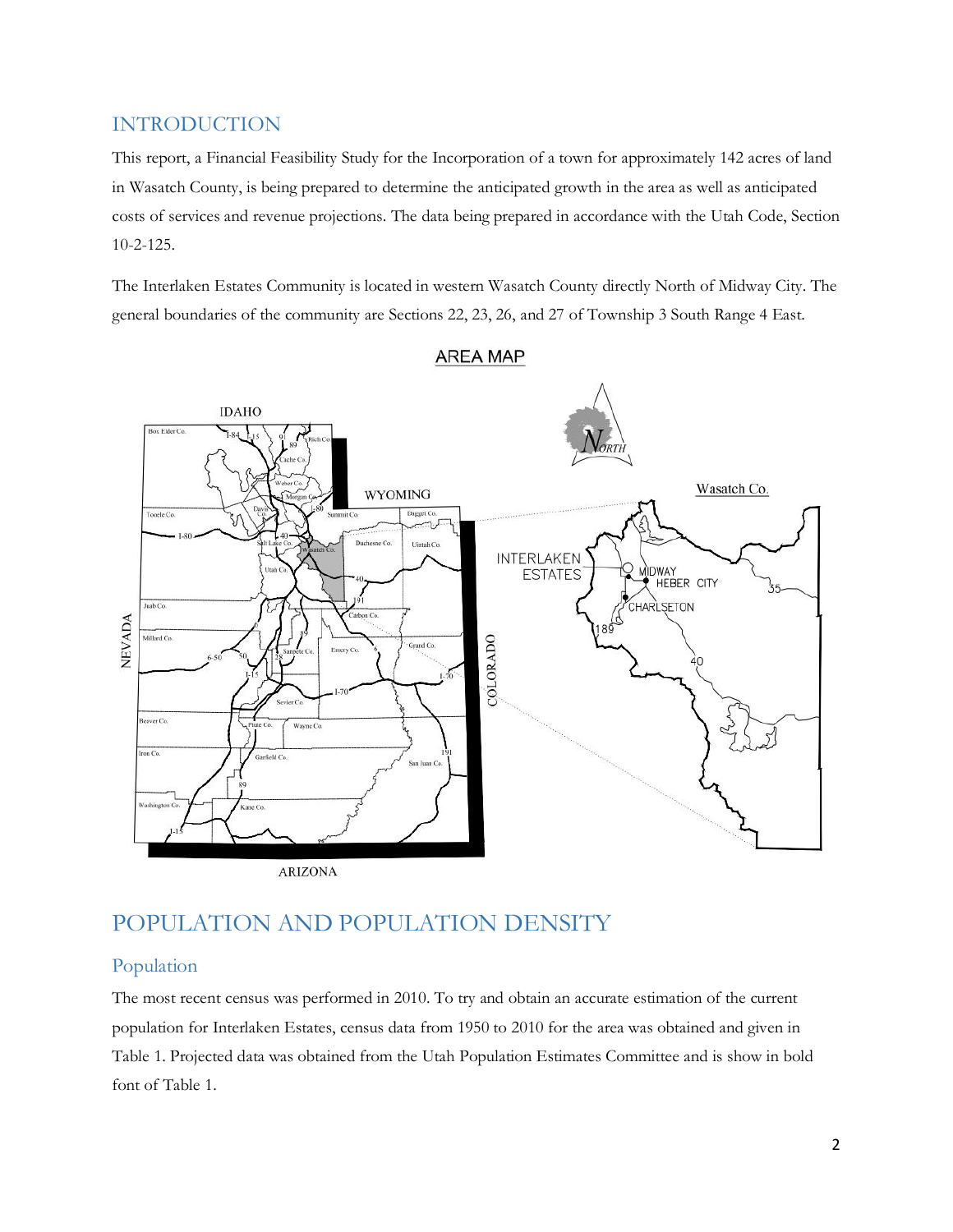|      |                              |            |                       | POPULATION - HISTORICAL AND PROJECTED |            |                   |                                  |            |                    |                                  |
|------|------------------------------|------------|-----------------------|---------------------------------------|------------|-------------------|----------------------------------|------------|--------------------|----------------------------------|
|      | <b>UTAH</b>                  |            | <b>Wasatch County</b> |                                       |            | <b>Heber City</b> |                                  |            | <b>Midway City</b> |                                  |
| Year | Ave. Household<br>Population | Population | Area<br>(sq. m)       | Density<br>(Pop/sq. m)                | Population | Area<br>(sq. m)   | Density<br>$(\text{Pop/sq. mi})$ | Population | Area<br>(sq. m)    | Density<br>$(\text{Pop/sq. m1})$ |
| 1950 | 4                            | 5,574      | 1,194                 | 4.7                                   | 2,936      | 3.45              | 851                              | 711        | 3.35               | 212                              |
| 1960 | 3.62                         | 5,308      | 1,194                 | 4.4                                   | 2,936      | 3.45              | 851                              | 713        | 3.35               | 213                              |
| 1970 | 3.46                         | 5,863      | 1,191                 | 4.9                                   | 3,245      | 3.45              | 941                              | 804        | 3.35               | 240                              |
| 1980 | 3.2                          | 8,523      | 1,191                 | 7.2                                   | 4,362      | 3.45              | 1,264                            | 1,194      | 3.35               | 356                              |
| 1990 | 3.15                         | 10,089     | 1,209                 | 8.3                                   | 4,782      | 2.1               | 2,277                            | 1,554      | 2.9                | 536                              |
| 2000 | 3.13                         | 15,215     | 1,177                 | 12.9                                  | 7,291      | 3.45              | 2,113                            | 2,121      | 3.35               | 633                              |
| 2010 | 3.1                          | 23,530     | 1,177                 | 20.0                                  | 11,362     | 8.41              | 1,351                            | 3,845      | 5.24               | 734                              |
| 2011 | 3.09                         | 24,376     | 1,177                 | 21                                    | 11,712     | 8.41              | 1,393                            | 4,023      | 5.24               | 768                              |
| 2012 | 3.08                         | 25,311     | 1,177                 | 21                                    | 12,072     | 8.41              | 1,435                            | 4,208      | 5.24               | 803                              |
| 2013 | 3.07                         | 26,161     | 1,177                 | 22                                    | 12,444     | 8.41              | 1,480                            | 4,403      | 5.24               | 840                              |
| 2014 | 3.06                         | 27,040     | 1,177                 | 23                                    | 12,827     | 8.41              | 1,525                            | 4,606      | 5.24               | 879                              |
| 2015 | 3.04                         | 27,948     | 1,177                 | 24                                    | 13,222     | 8.41              | 1,572                            | 4,819      | 5.24               | 920                              |
| 2016 | 3.03                         | 28,887     | 1,177                 | 25                                    | 13,629     | 8.41              | 1,621                            | 5,041      | 5.24               | 962                              |
| 2017 | 3.02                         | 29,857     | 1,177                 | 25                                    | 14,049     | 8.41              | 1,671                            | 5,274      | 5.24               | 1,006                            |
| 2018 | 3.01                         | 30,860     | 1,177                 | 26                                    | 14,482     | 8.41              | 1,722                            | 5,518      | 5.24               | 1,053                            |
| 2019 | 3.00                         | 31,896     | 1,177                 | 27                                    | 14,927     | 8.41              | 1,775                            | 5,772      | 5.24               | 1,102                            |
| 2020 | 2.99                         | 32,741     | 1,177                 | 28                                    | 15,387     | 8.41              | 1,830                            | 6,039      | 5.24               | 1,152                            |

**Table 1 - US Census Bureau Data 1950-2010** 

Since the current year 2014 is not a census year, the current population has to be estimated. A growth rate is calculated based on the historical population data. The average annual growth rate can be found by using the compound interest formula and solving for the growth rate, or "i". The compound interest formula is given as:

$$
F = P * (1 + i)^n
$$

Where:  $F =$  future population,  $P =$  present population,  $i =$  annual growth rate, and  $n =$  number of years between P and F

From the census data above, a past growth rate for Wasatch County, Heber City, and Midway City was determined for each decade from 1950-2010 and an average over the entire period is given in Table 2.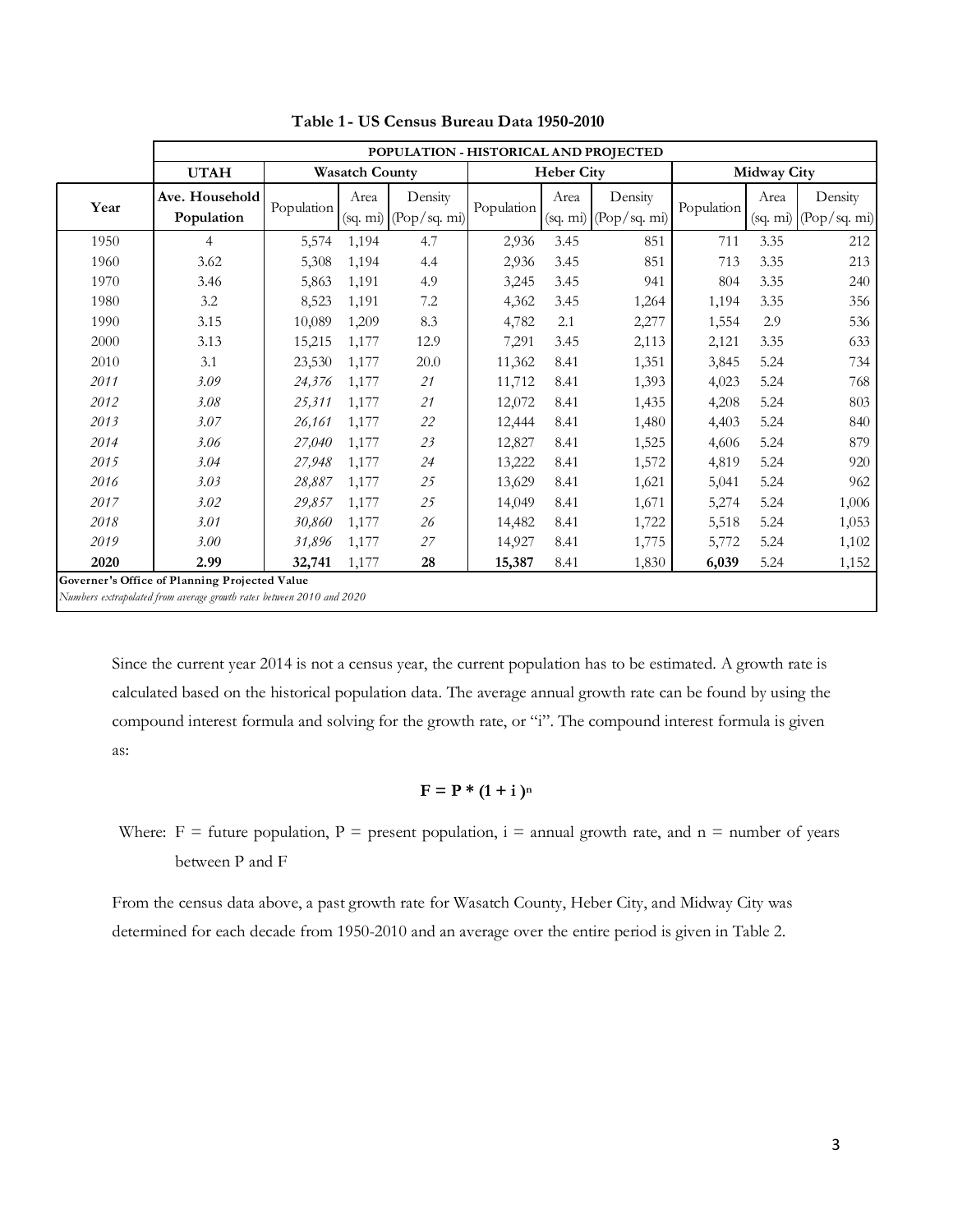|         | PERCENT ANNUAL GROWTH    |                          |                          |  |
|---------|--------------------------|--------------------------|--------------------------|--|
|         | <b>Wasatch County</b>    | <b>Heber City</b>        | <b>Midway City</b>       |  |
| Year    | Percent Annual<br>Growth | Percent Annual<br>Growth | Percent Annual<br>Growth |  |
| 1950    | ***                      | ***                      | ***                      |  |
| 1960    | $-0.5\%$                 | $0.0\%$                  | $0.0\%$                  |  |
| 1970    | $1.0\%$                  | $1.0\%$                  | $1.2\%$                  |  |
| 1980    | $3.8\%$                  | $3.0\%$                  | $4.0\%$                  |  |
| 1990    | $1.7\%$                  | $0.9\%$                  | $2.7\%$                  |  |
| 2000    | $4.2\%$                  | $4.3\%$                  | $3.2\%$                  |  |
| 2010    | $4.5\%$                  | $4.5\%$                  | $6.1\%$                  |  |
| Average | 2.4%                     | 2.3%                     | 2.9%                     |  |

**Table 2 – Average Growth Rate 1950-2010**

The Utah Population Estimates Committee produced estimated populations for Wasatch County, Heber City, and Midway City for the year 2020 (Table 1). An average projected growth rate was determined from the populations between 2010 and the projected population in 2020, these projected growth rates are given in Table 3.

**Table 3 – Projected Growth Rates**

| AVERAGE PERCENT PROJECTED GROWTH |                   |                    |  |
|----------------------------------|-------------------|--------------------|--|
| <b>Wasatch County</b>            | <b>Heber City</b> | <b>Midway City</b> |  |
| 2010-2020                        | 2010-2020         | 2010-2020          |  |
| $3.4\%$                          | $3.1\%$           | $4.6\%$            |  |

Based on all of the compiled data, it is determined that an average growth rate of 3.5% would be used to determine the current population from the 2010 census, and the projected five year population for the surrounding areas.

Currently Interlaken Estates has 135 residential lots with 49 of them being secondary homes. This leaves 86 lots as primary residents. The population of the Interlaken Estates was estimated by taking the average population per household for the State of Utah and multiplying that average by 86 homes. Table 1 shows the average population per household from 1950-2010. Table 4 shows the percent change from decade to decade of the household size in the State of Utah.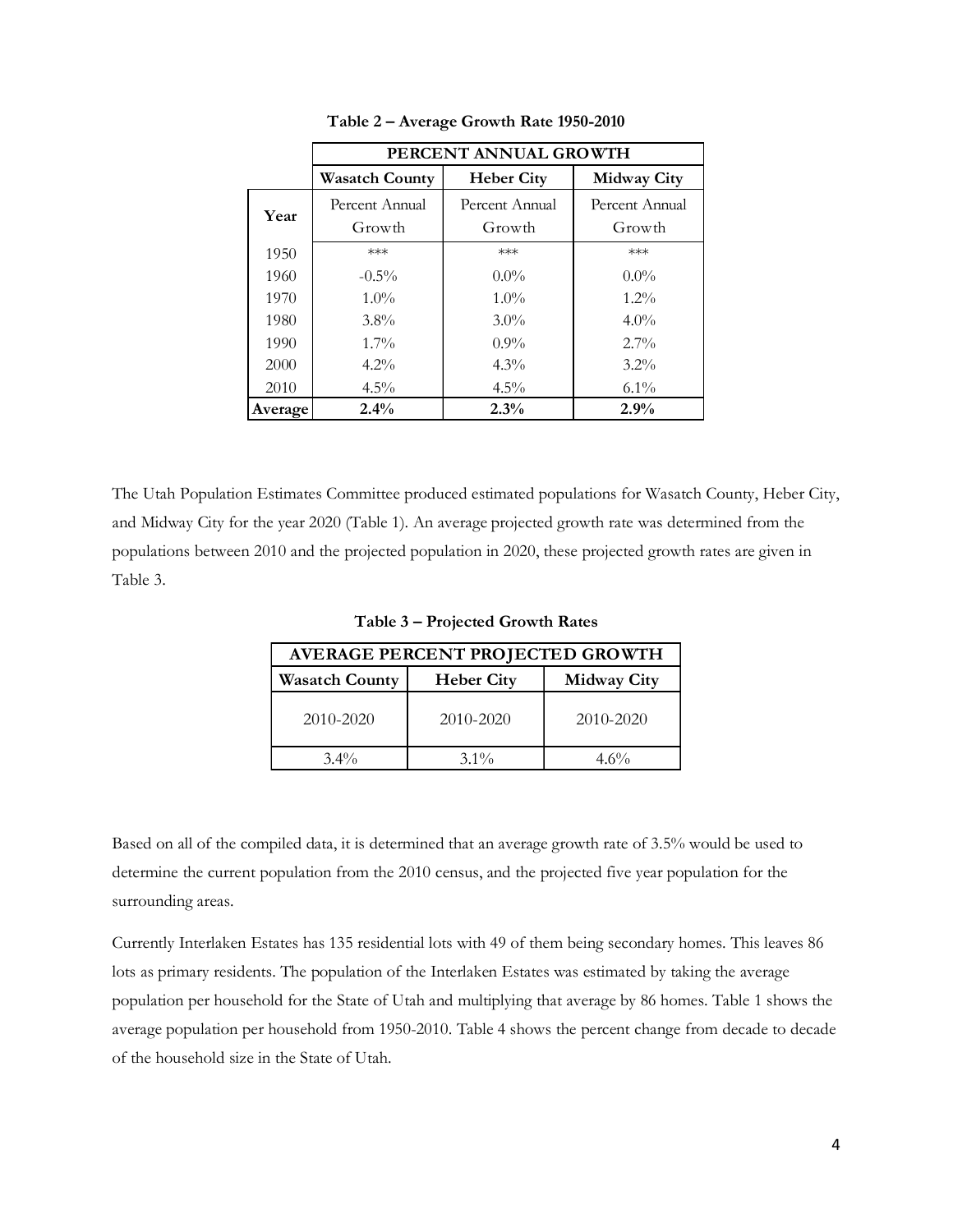|           | PERCENT ANNUAL GROWTH |
|-----------|-----------------------|
|           | Utah                  |
| Year      | Percent Annual Growth |
|           | (Households)          |
| 1950      | ***                   |
| 1960      | $-9.5\%$              |
| 1970      | $-4.4\%$              |
| 1980      | $-7.5\%$              |
| 1990      | $-1.6\%$              |
| 2000      | $-0.6%$               |
| 2010      | $-1.0\%$              |
| 2010-2020 | $-0.4\%$              |
| Average   | $-3.6%$               |

**Table 4 – Percent Change of Household Population 1950-2010**

Considering that the Utah Population Estimates Committee estimated a decrease of -0.4% in household size from 2010-2020 an average decrease in household size of -3.6% was figured from 1950-2020. Table 5's population increases at a rate of 3.5% and the household population decreases at the rate of -0.4% to coincide with The Utah Population Estimates Committee's projected rate from 2010-2020. The number of households are then back calculated by dividing projected population by the average household population. This gives a current population of 263 residents for Interlaken Estates and a five year projection of 323 residents that can be seen in Table 5.

**Table 5 – Interlaken Estates Population** 

| ESTIMATED INTERLAKEN ESTATES POPULATION |                                               |                              |            |                                |                           |
|-----------------------------------------|-----------------------------------------------|------------------------------|------------|--------------------------------|---------------------------|
| Year                                    | $\#$ of Households                            | Ave.<br>Population/Household | Population | Density<br>Population/ Sq. Mi. | Density<br>Population/Lot |
| 2014                                    | 86                                            | 3.06                         | 263        | 1180                           | 1.9                       |
| 2015                                    | 89                                            | 3.04                         | 272        | 1221                           | 2.0                       |
| 2016                                    | 93                                            | 3.03                         | 281        | 1264                           | 2.1                       |
| 2017                                    | 96                                            | 3.02                         | 291        | 1308                           | 2.2                       |
| 2018                                    | 100                                           | 3.01                         | 302        | 1354                           | 2.2                       |
| 2019                                    | 104                                           | 3.00                         | 312        | 1401                           | 2.3                       |
| 2020                                    | 108                                           | $*2.99$                      | 323        | 1450                           | 2.4                       |
| $\ast$                                  | Governor's Office of Planning Projected Value |                              |            |                                |                           |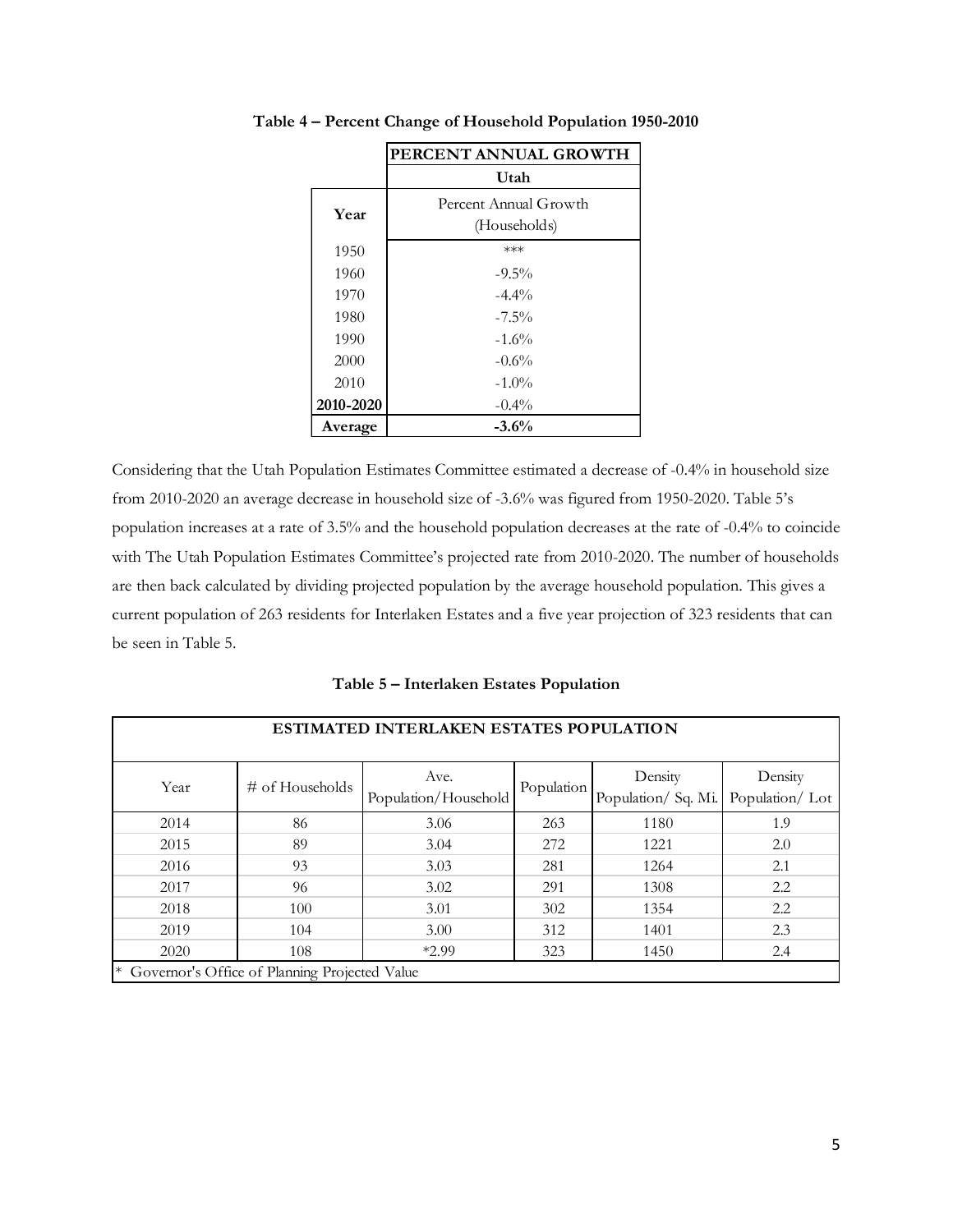#### Population Density

Population densities for Wasatch County, Heber City, and Midway City were given in the census data from 1950-2010 and are shown in Table 1. To calculate the current and five-year projected population densities, the projected populations were divided by the current area of each city or county. These values are also given in Table 1 and were included in each decennial census.

Interlaken Estates has a total land area of 142.85 acres, or approximately 0.22 square miles. Interlaken Estates is essentially land locked by Wasatch State Park and the City of Midway. Table 5 gives the current population density of 1852 per square mile, and a projected density of 2,276 per square mile. There are 135 residential lots in Interlaken Estates so the population density could be looked at as 1.9 per lot currently, or 2.4 per lot in five years.

### DEMOGRAPHICS & ECONOMIC BASE

Basic census data on population is published every ten years. There are periodic estimates made during the ten year period for larger areas such as counties and the state. From the census data from 2010, these are the general population characteristics of the surrounding area:

• Median Age (years)

| 0 Utah:             | 29.2 |
|---------------------|------|
| o Wasatch County:   | 31.6 |
| $\circ$ Heber City: | 27.7 |
| o Midway City:      | 34.1 |

| $\bullet$ |         | School Age Children             | % of All Person |
|-----------|---------|---------------------------------|-----------------|
|           |         | o Under 18 years – Utah         | 31.5            |
|           | $\circ$ | Under 18 years – Wasatch County | 33.9            |
|           |         | o Under 18 years – Heber City   | 37.1            |
|           | $\circ$ | Under 18 years – Midway City    | 27.5            |

| $\circ$ Under 5 years – Utah           | 9.5  |
|----------------------------------------|------|
| $\circ$ Under 5 years – Wasatch County | 9.9  |
| $\circ$ Under 5 years – Heber City     | 11.5 |
| $\circ$ Under 5 years – Midway City    | 79   |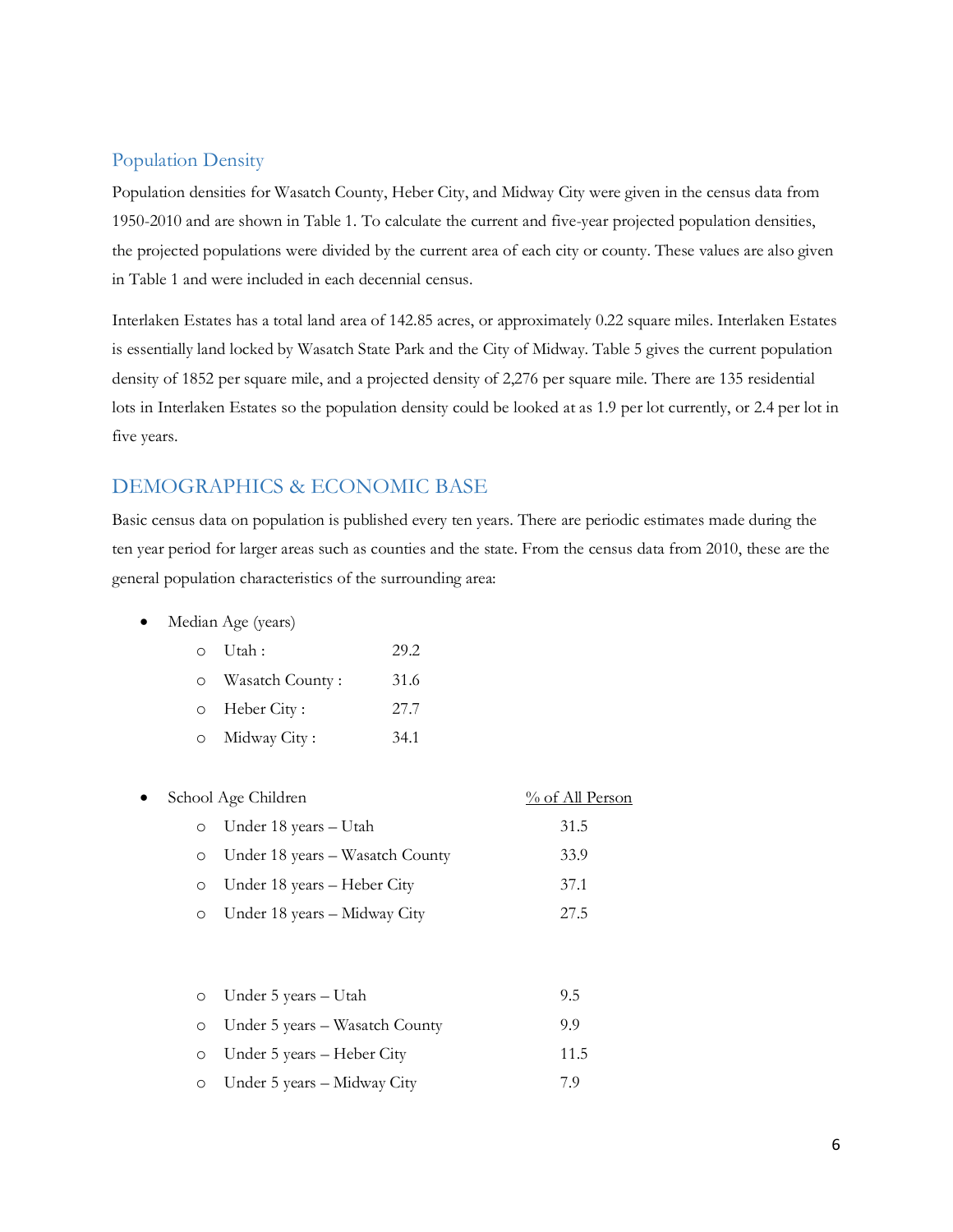The median household income for Interlaken Estates was taken from the US Census Bureau's Small Area Income and Poverty Estimates. Estimates were only available through the year 2012. Values beyond the year 2012 were based on average percent change over the years 2002-2012 and extrapolated to predict the years 2013-2020 based on the total average percent change (Table 6 & 7).

| <b>INCOME HISTORICAL &amp;</b>                                                |             |                |  |  |
|-------------------------------------------------------------------------------|-------------|----------------|--|--|
| <b>PROJECTED</b>                                                              |             |                |  |  |
| Year                                                                          | UTAH        | Wasatch County |  |  |
|                                                                               | Ave. Income | Ave. Income    |  |  |
| 2002                                                                          | \$46,165    | \$50,615       |  |  |
| 2003                                                                          | \$46,709    | \$51,180       |  |  |
| 2004                                                                          | \$47,224    | \$53,661       |  |  |
| 2005                                                                          | \$48,155    | \$54,340       |  |  |
| 2006                                                                          | \$51,373    | \$58,359       |  |  |
| 2007                                                                          | \$55,220    | \$60,888       |  |  |
| 2008                                                                          | \$56,820    | \$64,238       |  |  |
| 2009                                                                          | \$55,183    | \$61,609       |  |  |
| 2010                                                                          | \$54,740    | \$61,593       |  |  |
| 2011                                                                          | \$55,802    | \$56,379       |  |  |
| 2012                                                                          | \$57,067    | \$62,014       |  |  |
| 2013                                                                          | \$58,314    | \$63,370       |  |  |
| 2014                                                                          | \$59,587    | \$64,756       |  |  |
| 2015                                                                          | \$60,889    | \$66,173       |  |  |
| 2016                                                                          | \$62,219    | \$67,620       |  |  |
| 2017                                                                          | \$63,578    | \$69,099       |  |  |
| 2018                                                                          | \$64,967    | \$70,610       |  |  |
| 2019                                                                          | \$66,386    | \$72,155       |  |  |
| 2020<br>\$67,836<br>\$73,733                                                  |             |                |  |  |
| Values taken from US Census Bureau - Small Area Income and                    |             |                |  |  |
| Poverty Estimates<br>Projected Estimates Based of associated average increase |             |                |  |  |
|                                                                               |             |                |  |  |

#### **Table 6 – Median Household Income**

 $\mathsf{r}$ 

| <b>YEARLY PERCENTAGE INCOME</b> |               |                       |  |
|---------------------------------|---------------|-----------------------|--|
|                                 | <b>CHANGE</b> |                       |  |
| Year                            | UTAH          | <b>Wasatch County</b> |  |
|                                 | Ave. Income   | Ave. Income           |  |
| 2002                            |               |                       |  |
| 2003                            | $1.18\%$      | $1.12\%$              |  |
| 2004                            | $1.10\%$      | $4.85\%$              |  |
| 2005                            | $1.97\%$      | $1.27\%$              |  |
| 2006                            | $6.68\%$      | 7.40%                 |  |
| 2007                            | 7.49%         | $4.33\%$              |  |
| 2008                            | $2.90\%$      | $5.50\%$              |  |
| 2009                            | $-2.88%$      | $-4.09\%$             |  |
| 2010                            | $-0.80\%$     | $-0.03\%$             |  |
| 2011                            | $1.94\%$      | $-8.47\%$             |  |
| 2012                            | $2.27\%$      | $9.99\%$              |  |
| Average                         | 2.18%         | 2.19%                 |  |

 **Table 7 – Percent Change of Income**

# The average median income of Interlaken Estates currently could be considered close to the average of \$64,370 in Wasatch County. The 5-year (2019) projected median income of Wasatch County is based off the ten year average change of 2.19% from 2002-2012. This income value of \$72,155 is projected for the Interlaken Estates community for the year 2019.

No commercial or industrial development is expected to take place within Interlaken Estates. The land area has already been subdivided into residential lots and is land locked to expansion. The only public facility will be a city office that will be located inside the current pump house located within the community. This single governmental building will not have an impact on the local economy of Interlaken Estates.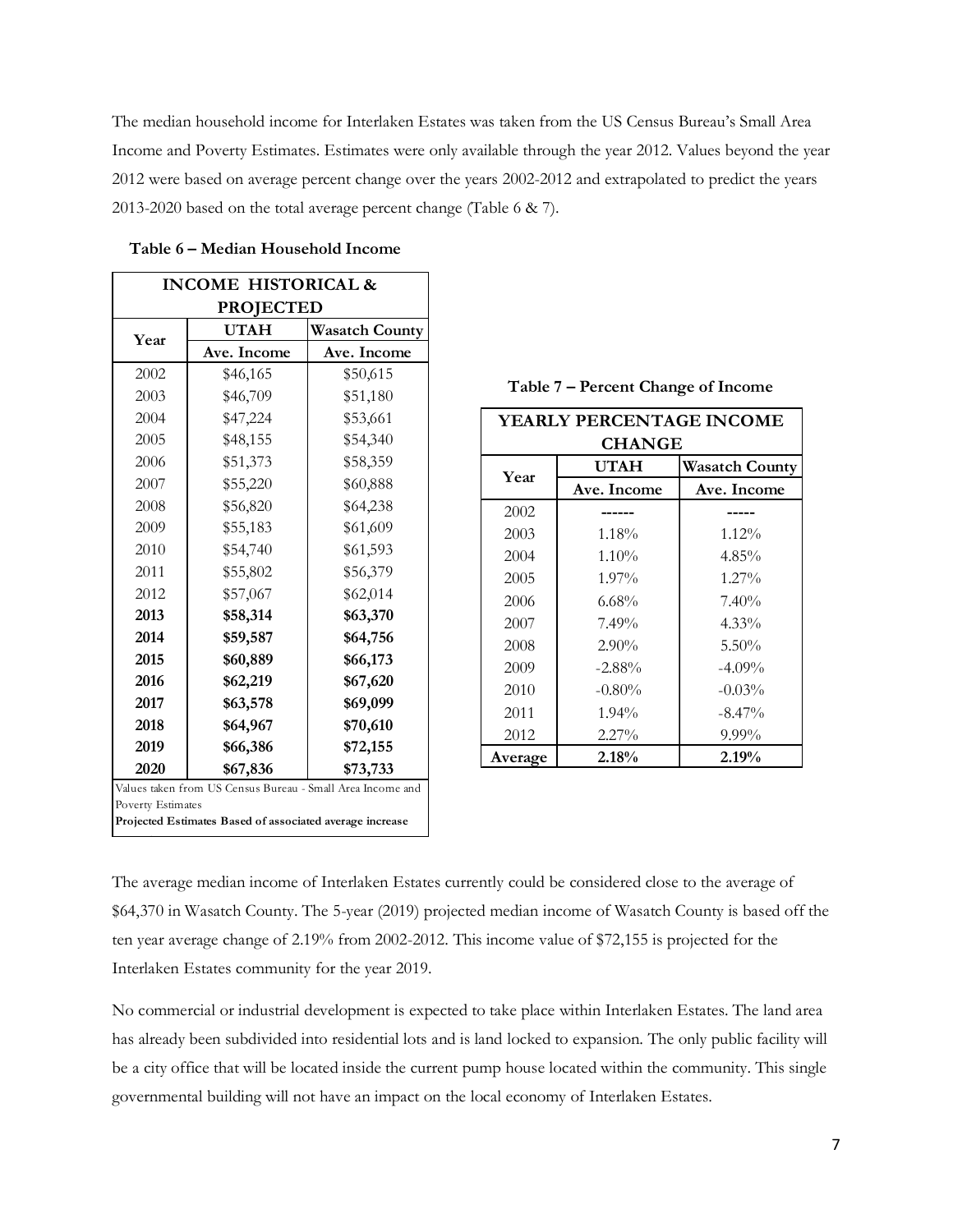### EXPENDITURES

Interlaken Estates will be directly responsible for the service and maintenance of roads, public works, weeds, government offices, government overhead, culinary water, and secondary water. The cost of these services are shown in Table 8.

Sewer, fire protection, and law enforcement are services that are currently and will continue to be provided by other agencies other than Interlaken Estates. Sewer will be provided through the Midway Sanitation District. Sewer service connections will continue to be charged on an individual connection basis. There will continue to be no additional costs for sewer service to Interlaken Estates by becoming its own municipality.

Fire protection will continue to be provided through the Wasatch County Fire Department. The Wasatch County Fire Department is funded through county tax dollars. The level of service will remain the same and no additional cost will be assessed to the Interlaken Estates community for incorporating into a municipality for fire protection.

Other costs worth noting are a contingency fund, a reserve fund, and a loan payment fund for a previous water project that are contributed to annually. The contingency fund is money set aside for unplanned expenses that could arise from legal fees and other professional services that will accompany any municipality. A reserve fund study was performed for the Interlaken Mutual Water Company by Western Architectural Forensic Architects and Engineers. This study projected costs over a 50 year period that would cover the maintenance and improvements to the community's infrastructure. This is the purpose of the reserve fund. The contingency and reserve costs were included in the Government Offices section of Table 8. The water loan payment was included in the Culinary/Secondary section of Table 8.

Current and Projected Costs are both included in Table 8 below. All projected costs are based off an inflation rate of 3%.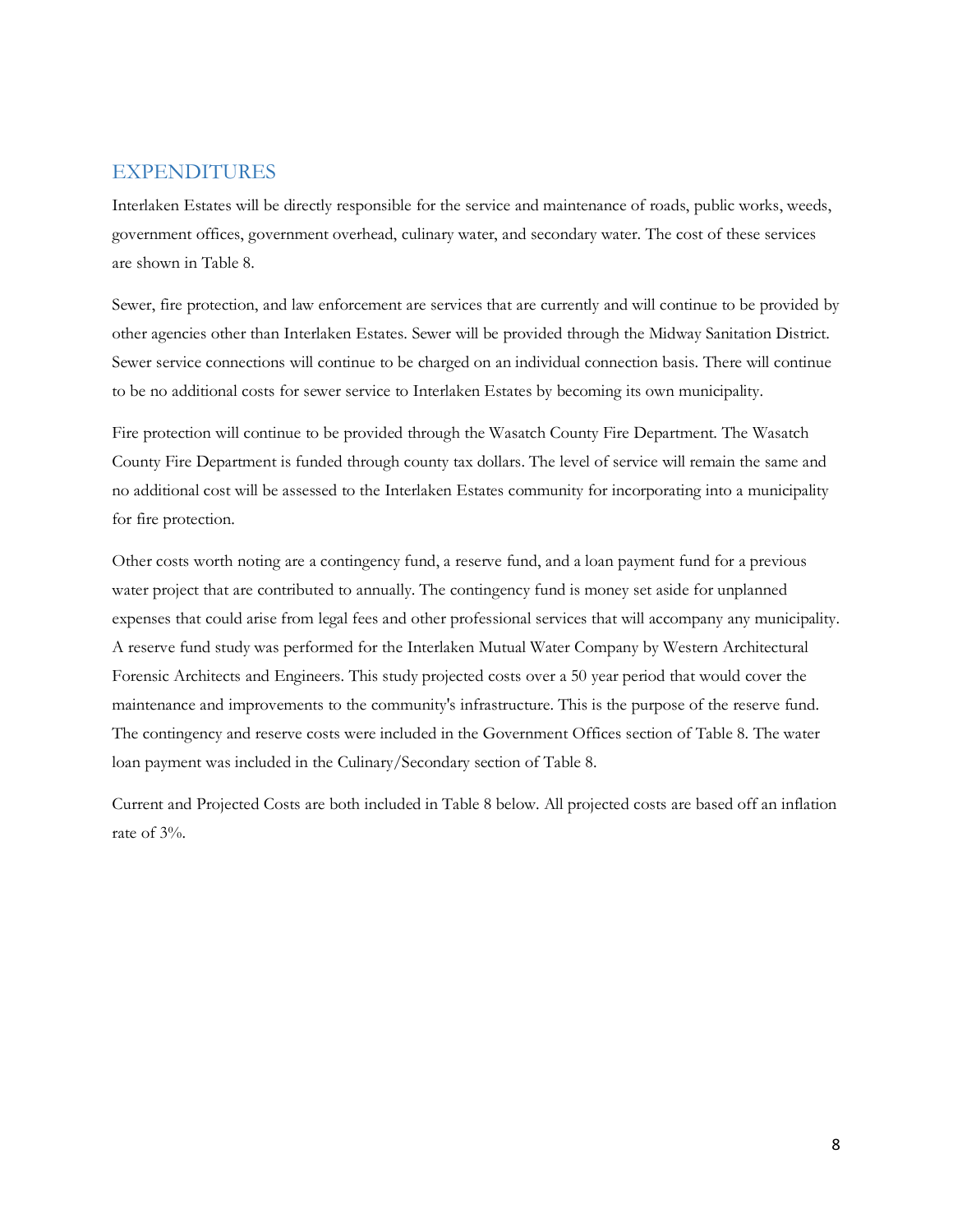| Table 8 - Current and Projected Costs |  |
|---------------------------------------|--|
|---------------------------------------|--|

|                                                           |                                                      |        |              |               | <b>Future Cost</b> |                            |              |                |              |           |              |                |              |              |  |
|-----------------------------------------------------------|------------------------------------------------------|--------|--------------|---------------|--------------------|----------------------------|--------------|----------------|--------------|-----------|--------------|----------------|--------------|--------------|--|
| <b>Inflation Rate</b><br><b>Item Cost</b><br>3.00%        |                                                      |        | 2014         |               | $\mathbf{1}$       |                            |              | $\overline{c}$ |              | 3         |              | $\overline{4}$ | 5            |              |  |
|                                                           |                                                      | Period |              |               |                    | 2015                       |              | 2016           |              | 2017      |              | 2018           |              | 2019         |  |
| Culinary/Secondary Water                                  |                                                      |        |              |               |                    |                            |              |                |              |           |              |                |              |              |  |
| Submersible Pump                                          | S<br>28,000.00                                       | 2016   |              |               |                    |                            | \$           | 29,705.20      |              |           |              |                |              |              |  |
| Water Loan Payment                                        | S<br>75,000.00                                       | Annual | \$           | 75,000.00     | S                  | 75,000.00                  | \$           | 75,000.00      | \$           | 75,000.00 | \$           | 75,000.00      | \$           | 75,000.00    |  |
| Captial Replacement Fund                                  | $\mathbb{S}$<br>500.00                               | Annual | $\mathbb S$  | 500.00        | $\mathbb S$        | 515.00                     | \$           | 530.45         | S            | 546.36    | \$           | 562.75         | \$           | 579.64       |  |
|                                                           | Management \$ 10,000.00                              | Annual | $\mathbb{S}$ | 10,000.00     | s                  | 10,300.00                  | S            | 10,609.00      | \$           | 10,927.27 | S            | 11,255.09      | $\mathbb{S}$ | 11,592.74    |  |
| Sewer                                                     |                                                      |        |              |               |                    |                            |              |                |              |           |              |                |              |              |  |
| No Cost to City - Private Connections through Midway City |                                                      |        |              |               |                    |                            |              |                |              |           |              |                |              |              |  |
| <b>Law Enforcement</b>                                    |                                                      |        |              |               |                    |                            |              |                |              |           |              |                |              |              |  |
|                                                           | No Cost to City - Paid for by County Taxes           |        |              |               |                    |                            |              |                |              |           |              |                |              |              |  |
| <b>Fire Protection</b>                                    |                                                      |        |              |               |                    |                            |              |                |              |           |              |                |              |              |  |
|                                                           | No Cost to City - Paid for by County Taxes           |        |              |               |                    |                            |              |                |              |           |              |                |              |              |  |
| <b>Road and Public Works</b>                              |                                                      |        |              |               |                    |                            |              |                |              |           |              |                |              |              |  |
| Traffic Signage \$                                        | 600.00                                               | 2019   |              |               |                    |                            |              |                |              |           |              |                | \$           | 695.56       |  |
| Ashphalt Reseal \$                                        | 49,500.00                                            | 2017   |              |               |                    |                            |              |                | \$           | 54,089.99 |              |                |              |              |  |
| Shoulder Work                                             | 1,100.00<br>$\mathbb{S}$                             | Annual | \$           | 1,100.00      | \$                 | $1,133.00$ \$              |              | 1,166.99       | \$           | 1,202.00  | \$           | 1,238.06       | \$           | 1,275.20     |  |
| Crack Sealing                                             | S<br>4,000.00                                        | Annual | \$           | 5,500.00      | $\mathbb S$        | $4,120.00$ \$              |              | 4,243.60       | \$           | 4,370.91  | \$           | 4,502.04       | \$           | 4,637.10     |  |
| Supplies - Salt, Sand, etc                                | 2,000.00<br>S                                        | Annual | \$           | $2,000.00$ \$ |                    | 2,060.00                   | $\mathbb{S}$ | 2,121.80       | \$           | 2,185.45  | \$           | 2,251.02       | \$           | 2,318.55     |  |
| Maintain.                                                 | 20,000.00<br>\$                                      | 2014   | \$           | 20,000.00     |                    |                            |              |                |              |           |              |                |              |              |  |
| Snow Removal                                              | $\mathbb{S}$<br>25,000.00                            | Annual | \$           | 25,000.00     | S                  | 25,750.00                  | S            | 26,522.50      | \$           | 27,318.18 | S            | 28,137.72      | S            | 28,981.85    |  |
| Exterior Paint \$                                         | 1,989.00                                             | 2016   |              |               |                    |                            | S            | 2,110.13       |              |           |              |                |              |              |  |
| Garbage                                                   |                                                      |        |              |               |                    |                            |              |                |              |           |              |                |              |              |  |
|                                                           | No Cost to City - Paid for Individually by Residents |        |              |               |                    |                            |              |                |              |           |              |                |              |              |  |
| Weeds                                                     |                                                      |        |              |               |                    |                            |              |                |              |           |              |                |              |              |  |
| Spray/Whack                                               | \$1,500.00                                           | Annual |              | \$1,500.00    | $\mathbb{S}$       | 1,545.00                   | S            | 1,591.35       | \$           | 1,639.09  | $\mathbb{S}$ | 1,688.26       | \$           | 1,738.91     |  |
| <b>Government Offices</b>                                 |                                                      |        |              |               |                    |                            |              |                |              |           |              |                |              |              |  |
| Water Master                                              | s<br>6,400.00                                        | Annual | S            | 6,400.00      | \$                 | 6,592.00                   | S            | 6,789.76       | \$           | 6,993.45  | \$           | 7,203.26       | \$           | 7,419.35     |  |
| Clerk/Recorder (est.)                                     | \$<br>18,000.00                                      | Annual |              |               | S                  | 18,540.00                  | S            | 19,096.20      | \$           | 19,669.09 | S            | 20,259.16      | \$           | 20,866.93    |  |
| Administrative                                            | \$<br>15,313.00                                      | Annual | \$           | 15,313.00     | S                  | 15,772.39                  | \$           | 16,245.56      | \$           | 16,732.93 | S            | 17,234.92      | \$           | 17,751.96    |  |
| Contingency                                               | \$<br>15,000.00                                      | Annual | \$           | 15,000.00     | S                  | 15,450.00                  | S            | 15,913.50      | \$           | 16,390.91 | S            | 16,882.63      | \$           | 17,389.11    |  |
| Reserve                                                   | 30,000.00                                            | s      | 30,900.00    | S             | 31,827.00          | $\$$                       | 32,781.81    | S              | 33,765.26    | S         | 34,778.22    |                |              |              |  |
| 2014                                                      |                                                      |        |              |               |                    | 2015                       |              | 2016           |              | 2017      |              | 2018           |              | 2019         |  |
| <b>Total Estimated Expenditures</b><br>\$207,313.00       |                                                      |        |              |               |                    | \$207,677.39               |              | \$243,473.04   | \$269,847.43 |           |              | \$219,980.17   |              | \$225,025.14 |  |
|                                                           |                                                      |        |              |               |                    | 5 Year Expenditure Average |              |                |              |           | \$233,200.63 |                |              |              |  |

## REVENUES

The Interlaken Mutual Water Company currently charges a rate of \$1200.00 per year for a connection on the water system and for road maintenance. A reduced future fee would be adjusted to \$900 due to a projected increase revenue from taxes and B & C road funds. It is required by Utah Code 10-2-125 that anticipated tax revenue be considered as part of the municipality's revenue as part of this financial feasibility study. Ultimately it would be a decision by the community as to whether future revenue would be by taxation or a flat rate. After consulting with Wasatch County's assessment office and clerk's office, a taxable rate of 0.001114 would be used as a revenue rate for Interlaken Estates. This same rate is utilized in Charlestown,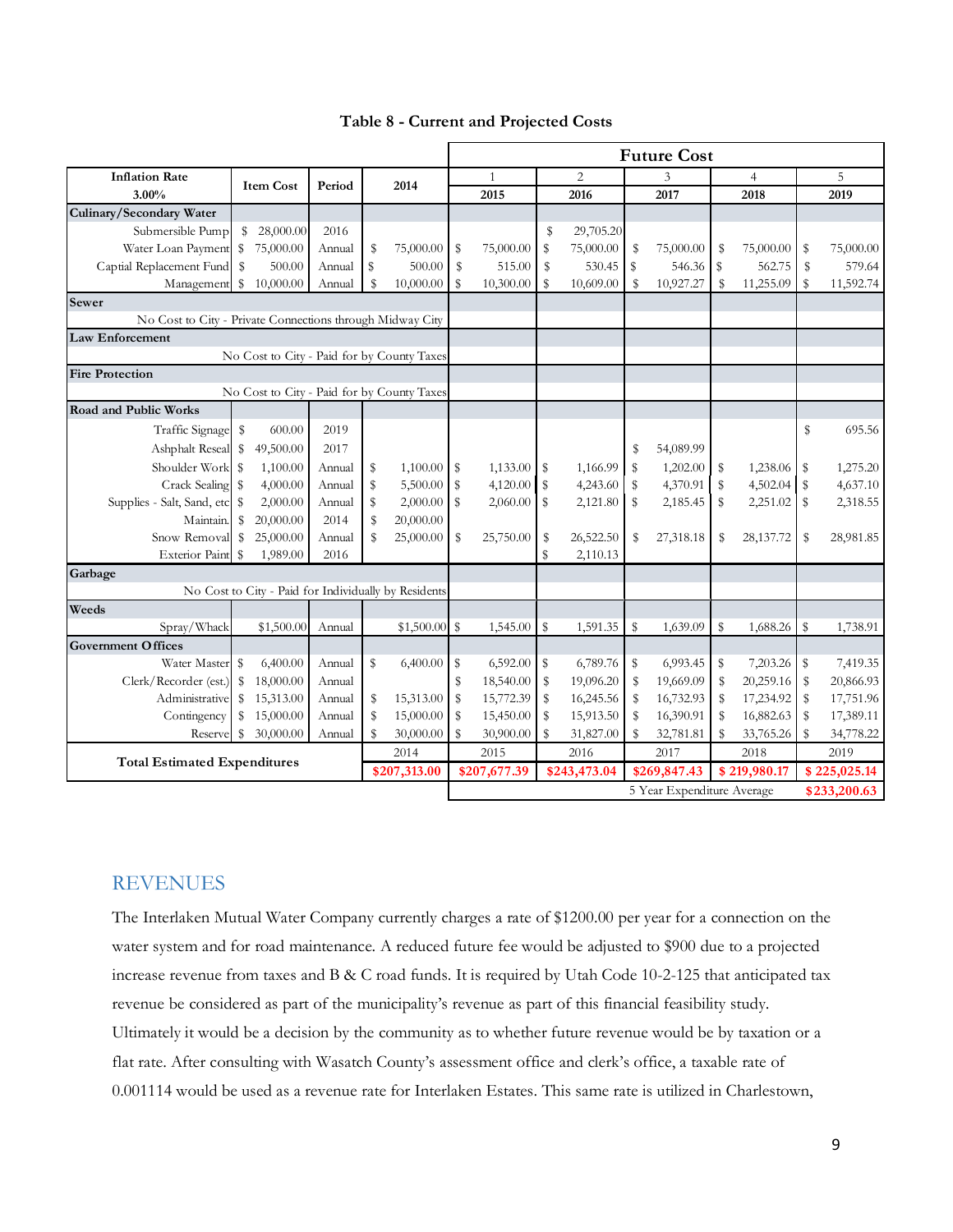another community in Wasatch County, and was determined to be a sufficient tax rate Interlaken Estates could be based on as well. The 1% Utah State sales tax is money available to communities who adopt an ordinance for use of this money. A town a similar size and economy were used as an estimation of the revenue that would be received by adopting such and ordinance.

Twenty properties were randomly selected and looked at for their previous taxable values, and an average taxable value was tabulated from those twenty properties as shown in Table 9.

| <b>INTERLAKEN ESTATES AVERAGE TAXABLE VALUE</b> |                          |                    |                      |  |  |  |  |  |  |
|-------------------------------------------------|--------------------------|--------------------|----------------------|--|--|--|--|--|--|
| Parcel#                                         | Address                  | Class              | <b>Taxable Value</b> |  |  |  |  |  |  |
| 00-0001-0954                                    | <b>303 INTERLAKEN DR</b> | Primary/Secondary  | \$<br>191,223.00     |  |  |  |  |  |  |
| 00-0001-1796                                    | 338 BERN WAY             | Primary/Secondary  | \$<br>220,928.00     |  |  |  |  |  |  |
| $00-0001-1291$                                  | 324 JUNGFRAU HILL RD     | Primary/Secondary  | \$<br>185,409.00     |  |  |  |  |  |  |
| 00-0001-2364                                    | 250 BIG MATTERHORN CIR   | Primary/Secondary  | \$<br>457,549.00     |  |  |  |  |  |  |
| 00-0001-0772                                    | <b>268 INTERLAKEN DR</b> | Primary/Secondary  | \$<br>132,438.00     |  |  |  |  |  |  |
| $00-0001-1507$                                  | <b>328 INTERLAKEN DR</b> | Primary/Secondary  | \$<br>199,115.00     |  |  |  |  |  |  |
| 00-0001-1721                                    | <b>451 BERN WAY</b>      | Primary/Secondary  | \$<br>362,334.00     |  |  |  |  |  |  |
| $00-0001-2240$                                  | <b>235 INTERLAKEN DR</b> | Primary/Secondary  | \$<br>143,058.00     |  |  |  |  |  |  |
| 00-0001-2166                                    | <b>257 INTERLAKEN DR</b> | Primary/Secondary  | \$<br>167,508.00     |  |  |  |  |  |  |
| 00-0001-0996                                    | 315 JUNGFRAU HILL RD     | Primary/Secondary  | \$<br>132,527.00     |  |  |  |  |  |  |
| 00-0001-0855                                    | 269 INTERLAKEN DR        | Primary/Secondary  | \$<br>163,684.00     |  |  |  |  |  |  |
| 00-0001-0889                                    | 277 INTERLAKEN DR        | Primary/Secondary  | \$<br>191,135.00     |  |  |  |  |  |  |
| 00-0001-2083                                    | 500 EIGER POINT RD       | Primary/Secondary  | \$<br>119,849.00     |  |  |  |  |  |  |
| 00-0001-0384                                    | 312 JUNGFRAU HILL RD     | Primary/Secondary  | \$<br>148,104.00     |  |  |  |  |  |  |
| $00-0001-1648$                                  | 380 LUZERN WAY           | Primary/Secondary  | \$<br>158,467.00     |  |  |  |  |  |  |
| 00-0001-1366                                    | 325 BERN WAY             | Primary/Secondary  | \$<br>366,733.00     |  |  |  |  |  |  |
| $00-0001-1127$                                  | <b>254 INTERLAKEN DR</b> | Primary/Secondary  | \$<br>261,859.00     |  |  |  |  |  |  |
| $00-0001-0517$                                  | 268 W ST MORITZ RD       | Primary/Secondary  | \$<br>130,658.00     |  |  |  |  |  |  |
| 00-0001-0723                                    | <b>278 INTERLAKEN DR</b> | Primary/Secondary  | \$<br>389,628.00     |  |  |  |  |  |  |
| 00-0001-1481                                    | 320 INTERLAKEN DR        | Primary/Secondary  | \$<br>140,538.00     |  |  |  |  |  |  |
|                                                 |                          | Ave. Taxable Value | 213,137.20<br>\$     |  |  |  |  |  |  |

**Table 9 – Average Property Taxable Value** 

The average taxable value was then multiplied by the current 135 lots and increased by 3.0% for the projected 5 year values. Vacant lots were looked into and an average taxable value of \$115,000 was projected be applied to the 50 vacant lots within Interlaken Estates. Table 10 shows the current and anticipated revenue of Interlaken Estates.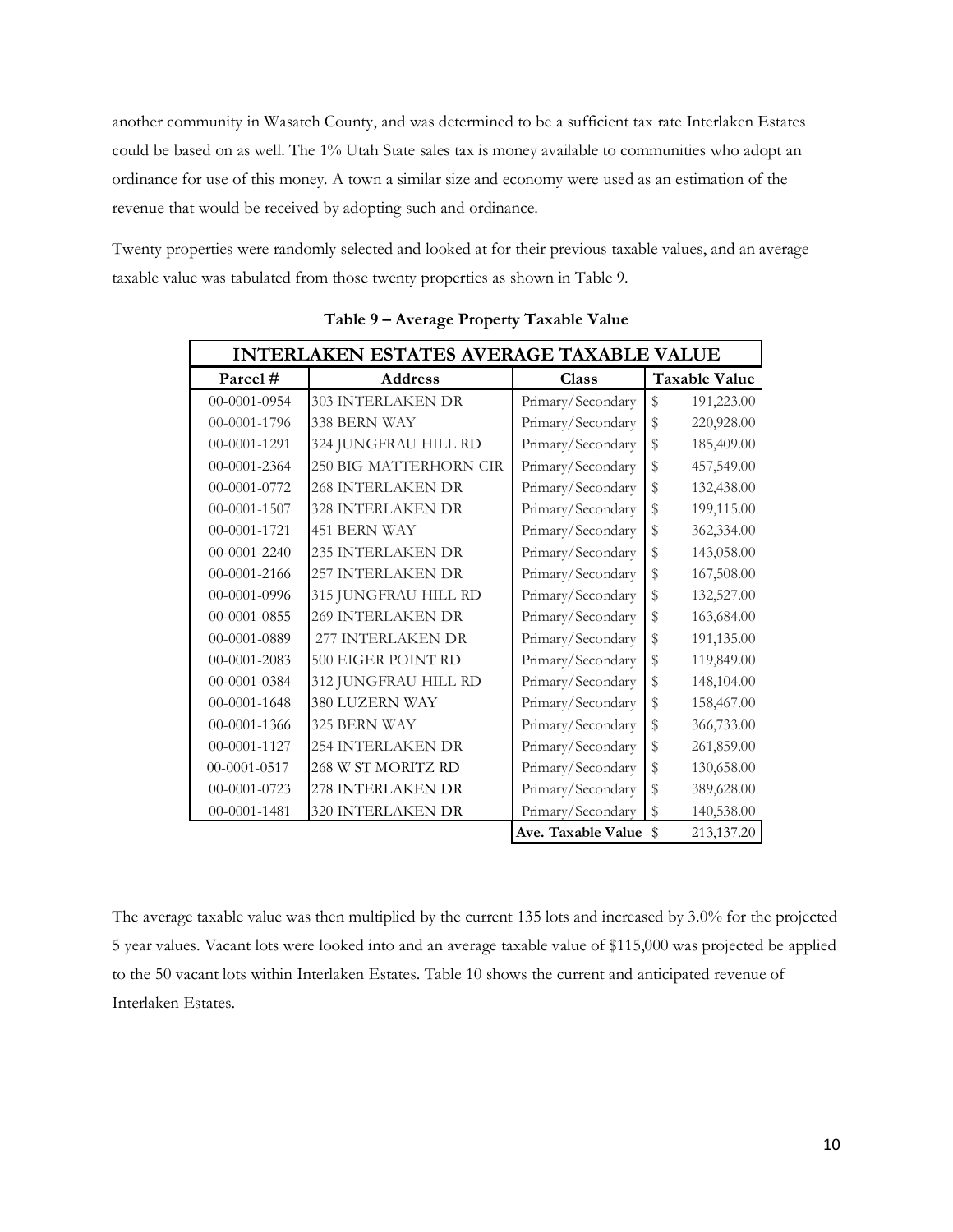|                                   |          |                    |               |                                                      | <b>Future Revenue</b> |                   |              |               |              |                   |              |                       |              |               |                |              |    |            |
|-----------------------------------|----------|--------------------|---------------|------------------------------------------------------|-----------------------|-------------------|--------------|---------------|--------------|-------------------|--------------|-----------------------|--------------|---------------|----------------|--------------|----|------------|
| <b>Inflation Rate</b><br>$3.00\%$ |          |                    |               | 2014<br>Revenue                                      |                       | <b>Future Fee</b> |              |               |              |                   | 2            |                       | 3            |               | $\overline{4}$ |              | 5  |            |
|                                   |          | Current Fee (2014) |               |                                                      |                       |                   |              |               | 2015         | 2016              |              | 2017                  |              | 2018          |                | 2019         |    |            |
| Culinary/Secondary Wate:          |          |                    |               | $\frac{\sqrt{2}}{\sqrt{2}}$ Connection # Connections |                       |                   |              |               |              |                   |              |                       |              |               |                |              |    |            |
| <b>IMWC</b> Fee                   |          | \$                 | 1,200.00      | 185                                                  | \$                    | 222,000.00 \$     |              | 900.00        | l s          | 166,500.00        | l \$         | 171,495.00            |              | 176,639.85    | \$             | 181,939.05   | S  | 187,397.22 |
| Late Fees                         |          | \$                 | 350.00        |                                                      |                       | 350.00            | -S           |               |              | 360.50            |              | 371.32                |              | 382.45        | S              | 393.93       | s  | 405.75     |
| Transfer Fee                      |          | \$                 | 150.00        |                                                      |                       | $150.00$ S        |              |               |              | 154.50            |              | 159.14                | - \$         | 163.91        |                | 168.83       |    | 173.89     |
| Water Usage                       |          | S                  | 1,000.00      |                                                      | s                     | $1,000.00$ \$     |              | $1,000.00$ \$ |              | $1,030.00$   \$   |              |                       |              | $1,092.73$ \$ |                |              |    | 1,159.27   |
| Classification Tax rate           |          |                    | Taxable Value | # of Properties                                      |                       |                   |              |               |              |                   |              |                       |              |               |                |              |    |            |
| Residence                         | 0.001114 | S                  | 213,137.20    | 135                                                  |                       | N/A               |              | N/A           | S            | $32,053.70$ \$    |              | 33,015.31             | s.           | 34,005.77     | S              | 35,025.95    | \$ | 36,076.73  |
| Vacant                            | 0.001114 | -S                 | 115,000.00    | 50                                                   |                       | N/A               |              | N/A           |              |                   |              | 6,597.67              | - \$         | $6,795.59$ S  |                |              |    | 7,209.45   |
| 1% Sales Tax                      |          |                    | 12,000.00     |                                                      |                       |                   |              |               |              |                   |              | 12,360.00             |              | 12,730.80     | - \$           | 13,112.72    | -S | 13,506.11  |
| <b>B &amp; C Road Funds</b>       |          |                    |               |                                                      |                       |                   |              |               |              |                   |              |                       |              |               |                |              |    |            |
|                                   |          | \$                 | 3,000.00      |                                                      |                       | N/A               |              | N/A           | S            | $3,000.00$ \ \ \$ |              | $3,090.00$ \ \ \$     |              | 3,182.70 \$   |                |              |    | 3,376.53   |
|                                   |          |                    |               | 2014                                                 |                       |                   |              | 2015          |              | 2016              |              | 2017                  |              | 2018          |                | 2019         |    |            |
| <b>Total Estimated Revenues</b>   |          |                    | \$223,500.00  |                                                      |                       |                   | \$221,504.20 |               | \$228,149.33 |                   | \$234,993.81 |                       | \$242,043.62 |               | \$249,304.93   |              |    |            |
|                                   |          |                    |               |                                                      |                       |                   |              |               |              |                   |              | 5 Year Averge Revenue |              |               |                | \$235,199.18 |    |            |

**Table 10 – Current and Projected Revenue** 

As per Utah Code Section 10-2-125, the 5-year projected revenue for a community seeking incorporation cannot be more than 10% of the 5-year projected costs. Table 11 summarizes those values and shows that the 5-year projected revenue is below the required 10%, at 0.86% above the projected costs.

| Table 11 – Percentage of Revenue to Expenditure |  |
|-------------------------------------------------|--|
|-------------------------------------------------|--|

|                     | Percent Difference Revenue/Expenditure |      |                                                                       |  |              |                                                                                       |  |  |  |  |  |  |
|---------------------|----------------------------------------|------|-----------------------------------------------------------------------|--|--------------|---------------------------------------------------------------------------------------|--|--|--|--|--|--|
|                     | 2015                                   | 2019 | 5 Year Sum                                                            |  |              |                                                                                       |  |  |  |  |  |  |
| Revenue             |                                        |      |                                                                       |  |              |                                                                                       |  |  |  |  |  |  |
|                     |                                        |      | $$221,504.20$ $$228,149.33$ $$234,993.81$ $$242,043.62$ $$249,304.93$ |  |              | \$1,175,995.90                                                                        |  |  |  |  |  |  |
| <b>Expenditures</b> |                                        |      |                                                                       |  |              |                                                                                       |  |  |  |  |  |  |
|                     |                                        |      |                                                                       |  |              | $$207,677.39$ $$243,473.04$ $$269,847.43$ $$219,980.17$ $$225,025.14$ $$1,166,003.16$ |  |  |  |  |  |  |
|                     |                                        |      |                                                                       |  | % Difference |                                                                                       |  |  |  |  |  |  |
|                     |                                        |      |                                                                       |  |              | 0.86%                                                                                 |  |  |  |  |  |  |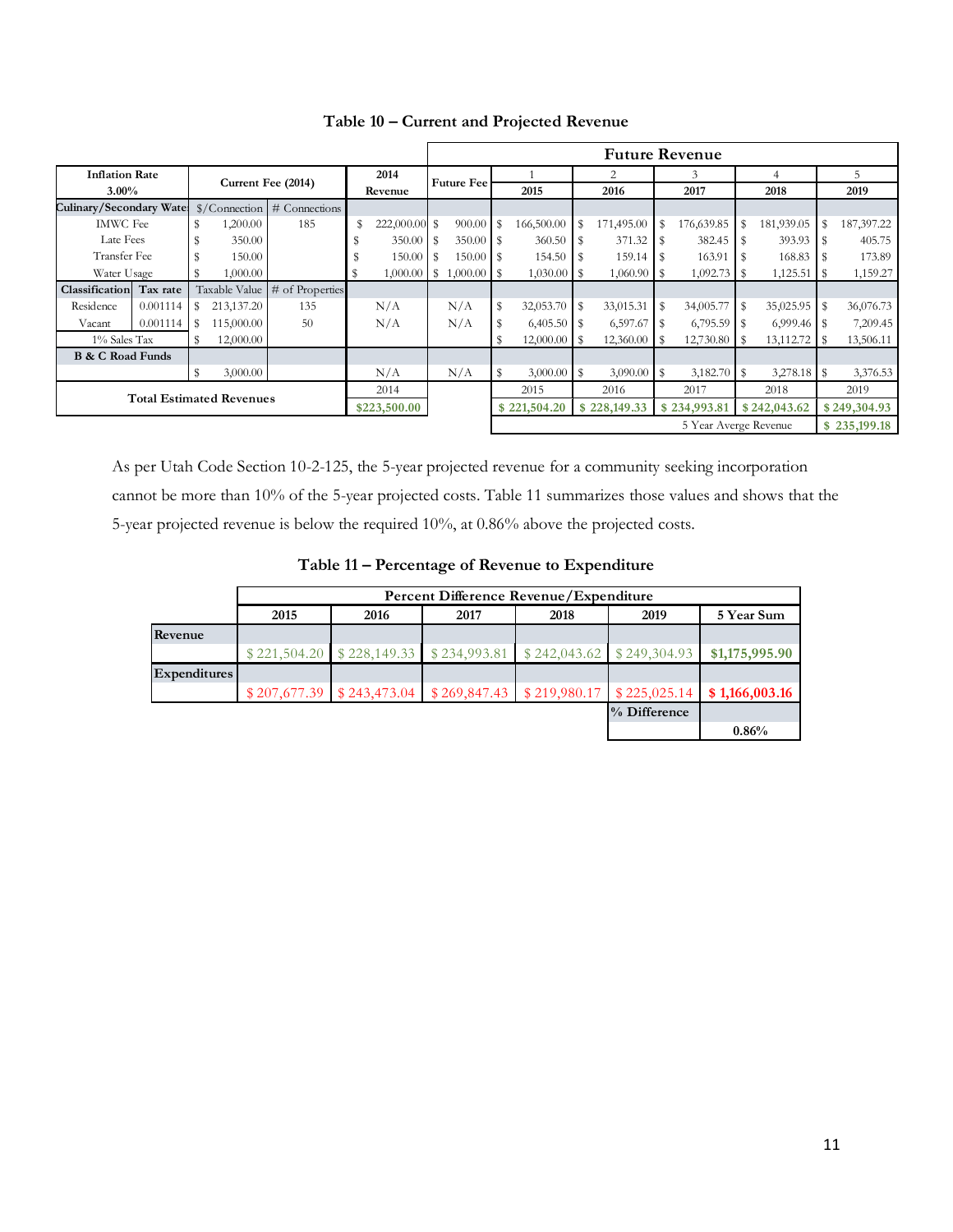## **CONCLUSION**

The Interlaken Community has maintained a good relationship with county services that will continue to serve them as they incorporate into a municipality of their own. With safety to its residents as the highest priority, sewer, garbage, fire, and law enforcement will see no change in services after the incorporation of Interlaken Estates.

Results of the feasibility study show that the proposed incorporation of Interlaken Estates is feasible in terms of revenue versus expenditures. Interlaken Estates is in a good situation such that they have planned ahead for futures expenses and contingent events. This has been done while establishing a stable water fee that covers existing and future expenses.